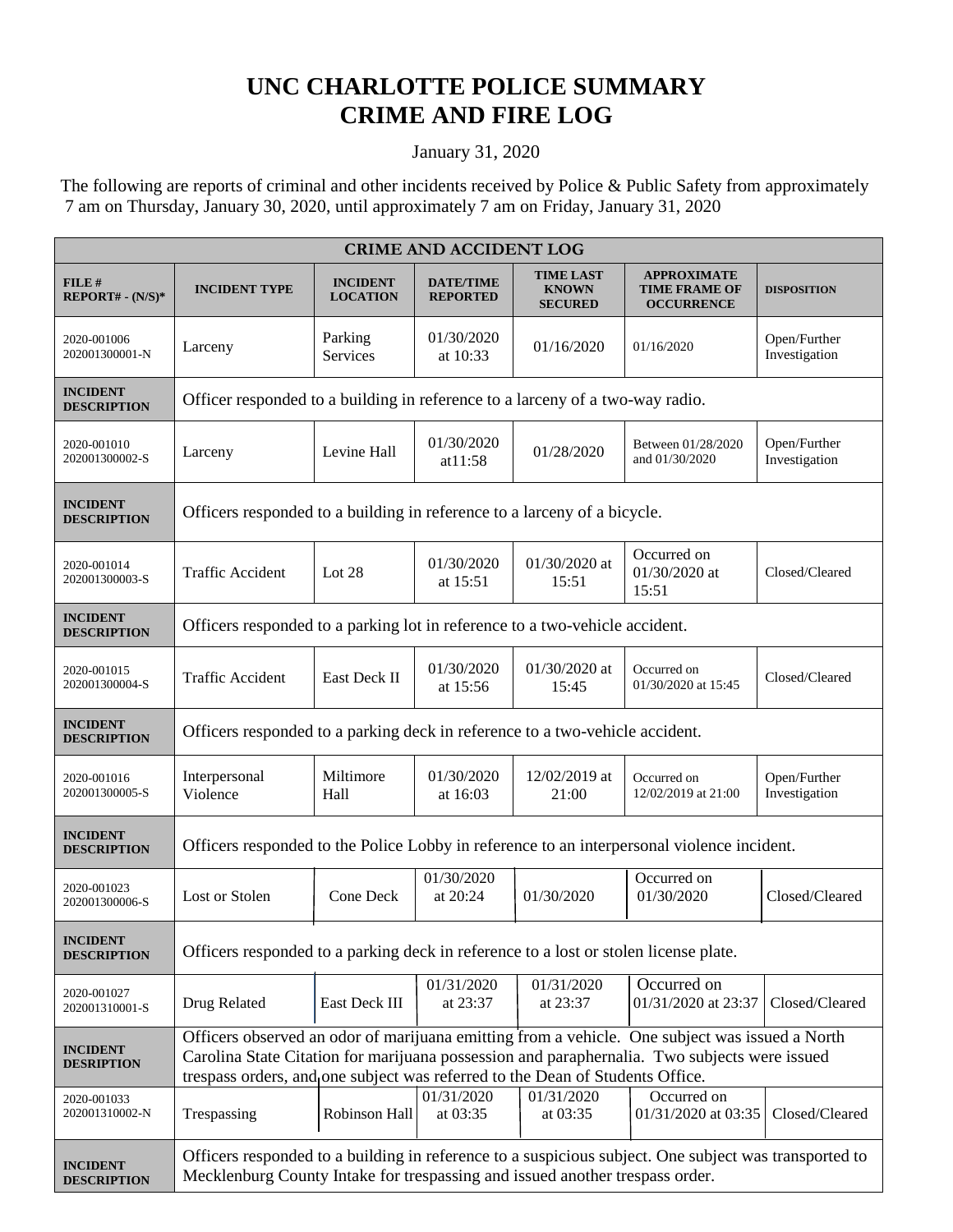| <b>RESIDENT HALL FIRE LOG</b>         |                                                                                         |                                     |                                     |              |                 |                                  |                                  |                       |
|---------------------------------------|-----------------------------------------------------------------------------------------|-------------------------------------|-------------------------------------|--------------|-----------------|----------------------------------|----------------------------------|-----------------------|
| <b>REPORT#</b>                        | <b>RESIDENT</b><br><b>HALL</b>                                                          | <b>DATE/TIME</b><br><b>OCCURRED</b> | <b>DATE/TIME</b><br><b>REPORTED</b> | <b>CAUSE</b> | <b>INJURIES</b> | <b>PROPERTY</b><br><b>DAMAGE</b> | <b>FULLY</b><br><b>SPRINKLED</b> | <b>FIRE DETECTION</b> |
| 2020-000000<br>202001300000-S/N       |                                                                                         |                                     |                                     |              |                 |                                  |                                  |                       |
| <b>NOTES (HOW</b><br><b>RESOLVED?</b> | There were no reports of fires occurring on campus for the time period indicated above. |                                     |                                     |              |                 |                                  |                                  |                       |

| <b>CRIME AND ACCIDENT LOG-CENTER CITY</b> |                                                                                                                  |                                    |                                     |                                                    |                                                                 |                    |  |
|-------------------------------------------|------------------------------------------------------------------------------------------------------------------|------------------------------------|-------------------------------------|----------------------------------------------------|-----------------------------------------------------------------|--------------------|--|
| $FILE$ #<br>$REPORT# - (N/S)*$            | <b>INCIDENT TYPE</b>                                                                                             | <b>INCIDENT</b><br><b>LOCATION</b> | <b>DATE/TIME</b><br><b>REPORTED</b> | <b>TIME LAST</b><br><b>KNOWN</b><br><b>SECURED</b> | <b>APPROXIMATE</b><br><b>TIME FRAME OF</b><br><b>OCCURRENCE</b> | <b>DISPOSITION</b> |  |
| 2020-000000<br>202001300000-S/N           |                                                                                                                  |                                    |                                     |                                                    |                                                                 |                    |  |
| <b>INCIDENT</b><br><b>DESCRIPTION</b>     | There were no criminal incidents, or vehicular accidents, at Center City for the time period indicated<br>above. |                                    |                                     |                                                    |                                                                 |                    |  |